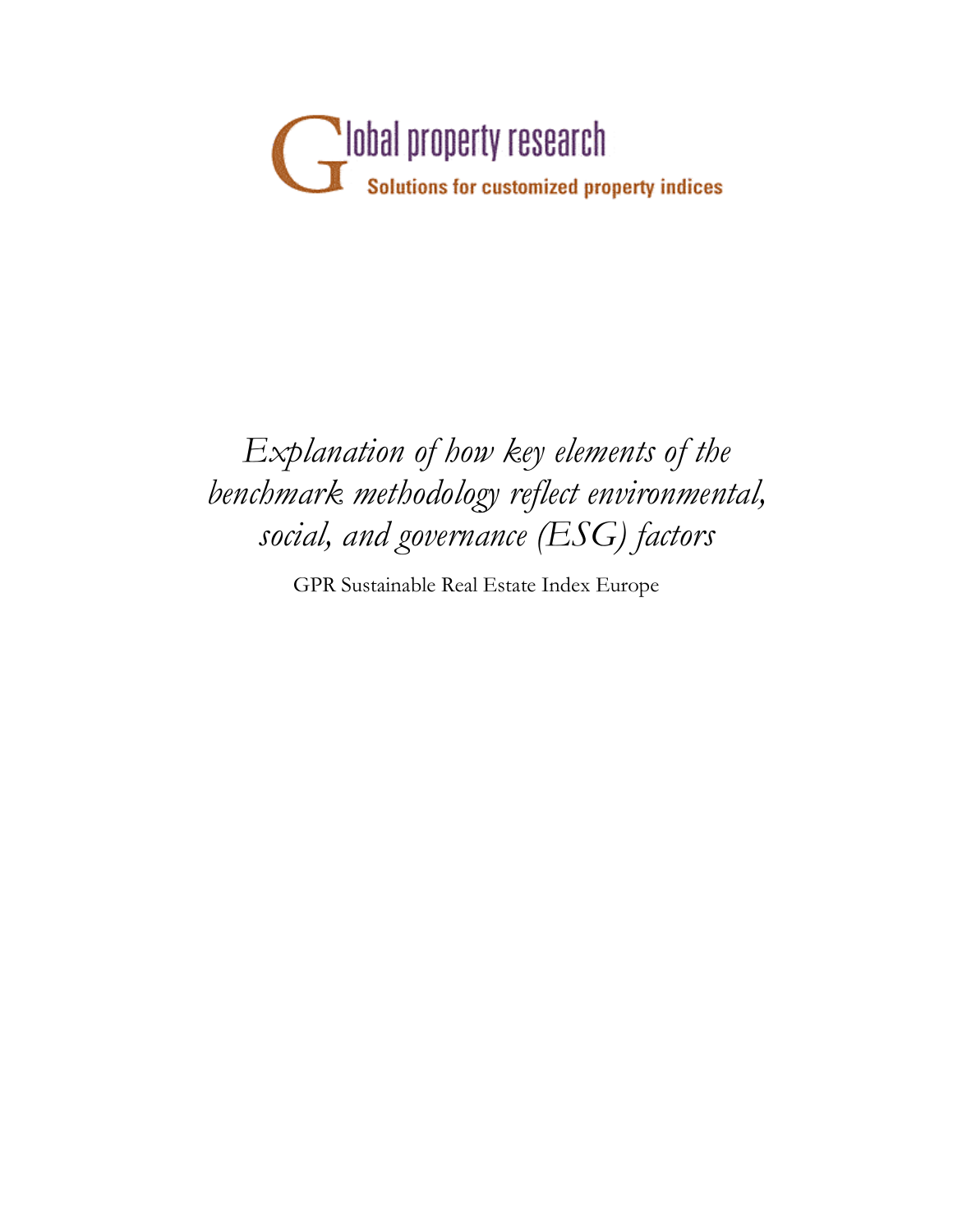This document provides an explanation of how the key elements of the benchmark methodology reflect ESG factors. It is compiled in accordance with the requirements of point (d) of Article 13 (1) of Regulation (EU) 2016/1011 of the European Parliament and of the Council of 8 June 2016 (the "Benchmarks Regulation") and of the Commission Delegated Regulation (EU) 2020/1817.

## **General Information**

| Name of the benchmark administrator                                                                           | Global Property Research B.V.            |
|---------------------------------------------------------------------------------------------------------------|------------------------------------------|
| Type of benchmark or family of benchmarks                                                                     | Equity                                   |
| Name of the benchmark or family of<br>benchmarks                                                              | GPR Sustainable Real Estate Index Europe |
| Does the benchmark methodology for the<br>benchmark or family of benchmarks take into<br>account ESG factors? | Yes                                      |

## **ESG Factors applied in the benchmark methodology**

| List of environmental factors considered | Exclusion of companies that are not in compliance with the<br><b>ACTIAM Sustainable Investment Policy (SIP)</b>                                                                                                                                                                                                                                                                                                                                                                                                           |
|------------------------------------------|---------------------------------------------------------------------------------------------------------------------------------------------------------------------------------------------------------------------------------------------------------------------------------------------------------------------------------------------------------------------------------------------------------------------------------------------------------------------------------------------------------------------------|
|                                          | Exclusion of companies that have an ACTIAM ESG score<br>below 20                                                                                                                                                                                                                                                                                                                                                                                                                                                          |
|                                          | Exclusion of companies with either a GRESB score below<br>50, a GRESB disclosure score other than A, without a<br>GRESB green star rating or do not have revenue exposure<br>of green building indicators                                                                                                                                                                                                                                                                                                                 |
|                                          | As part of the ACTIAM SIP, issuers that have systematic<br>involvement in severe environmental damage are not in the<br>investment scope. This links to topics such as pollution, loss<br>of biodiversity and exhaustion of natural resources. Issuers<br>are assessed on their adaptive capacity to prepare themselves<br>for the transition risks. Also, companies are analyzed on<br>their adaptive capacity to prepare themselves for the<br>transition. This includes topics as waste management or<br>chemical use. |
| List of social factors considered        | Exclusion of companies that are not in compliance with the<br><b>ACTIAM Sustainable Investment Policy</b>                                                                                                                                                                                                                                                                                                                                                                                                                 |
|                                          | Exclusion of companies that have an ACTIAM ESG score<br>below 20                                                                                                                                                                                                                                                                                                                                                                                                                                                          |
|                                          | Exclusion of companies with either a GRESB score below<br>50, a GRESB disclosure score other than A, without a<br>GRESB green star rating or do not have revenue exposure<br>of green building indicators                                                                                                                                                                                                                                                                                                                 |
|                                          | As part of the ACTIAM SIP, only allow in issuers that are<br>compliant with basic human rights and with basic labour<br>rights are allowed. Furthermore, there should be no                                                                                                                                                                                                                                                                                                                                               |